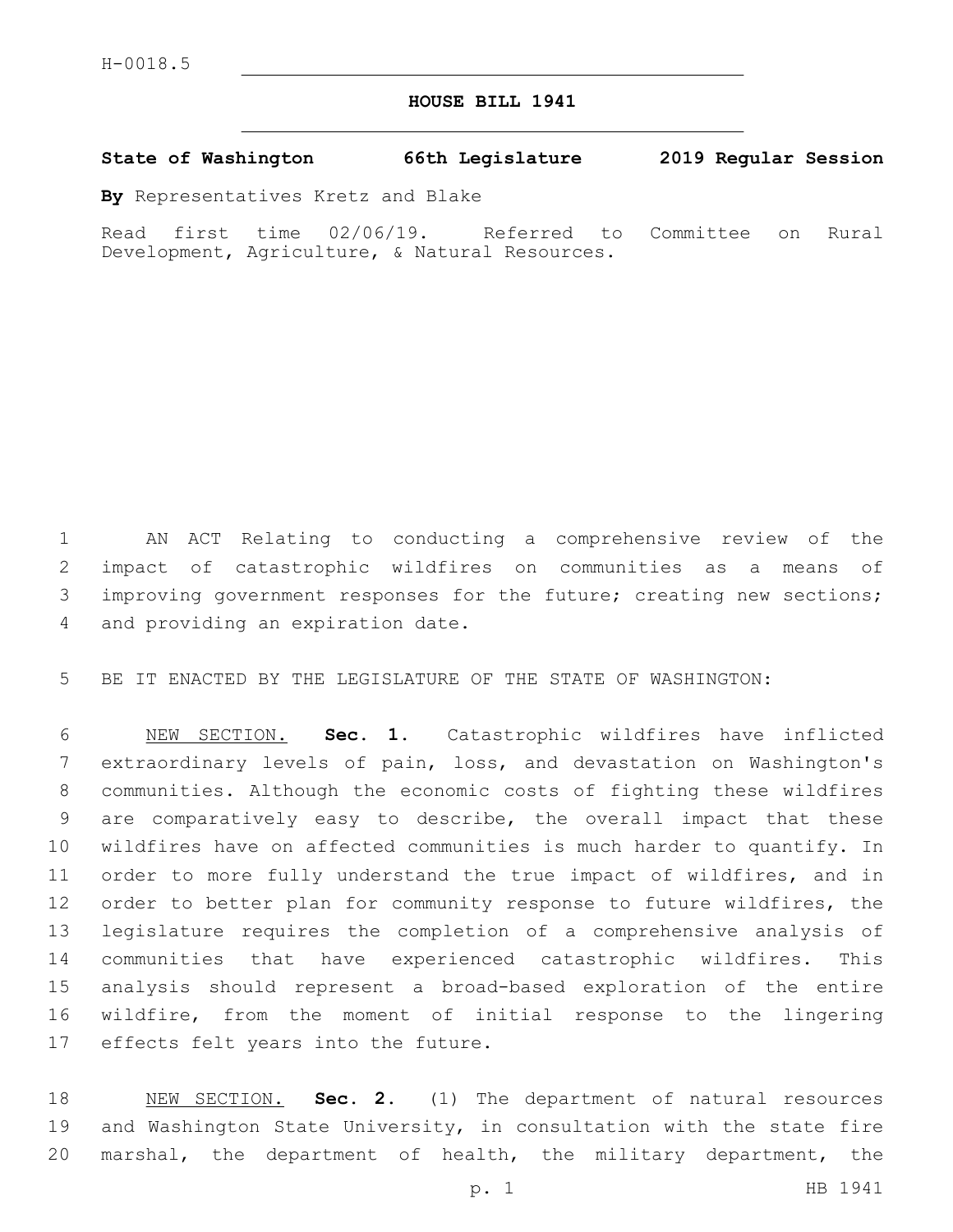department of social and health services, the department of ecology, the department of revenue, the office of the superintendent of public instruction, the department of commerce, applicable fire protection service agencies and fire protection jurisdictions, applicable conservation districts, and other appropriate agencies, shall complete a comprehensive study of the impacts to affected communities as a result of the 2014 Carlton complex and 2015 Okanogan complex 8 wildfires.

 (2) The study must address, at a minimum, the following 10 categories of costs, impacts, and effects:

 (a) Health impacts, rates of respiratory illnesses, the extent of disproportionate mental health impacts, and impacts on vulnerable 13 populations, such as children, the elderly, and disabled persons;

 (b) Health care services, including emergency medical services 15 and hospital services and programs;

 (c) Impacts to housing, including housing availability, housing affordability, and supplies of farmworker housing;

 (d) Aid relief and evacuation services, including those provided 19 by governmental and nongovernmental organizations;

(e) Immediate road, infrastructure, and landscape stabilization;

 (f) Fire suppression activities by all participants in the fire-22 suppression effort;

 (g) Infrastructure repair, including repairs to roads, power lines, railroads, gas lines, water and sewer lines, and irrigation 25 canals;

 (h) Long-term landscape rehabilitation, including soil rehabilitation and erosion response, watershed restoration projects, 28 and flood damage mitigation;

 (i) Impacts on commercial activities, including natural resource, agricultural, service, hospitality, industrial, and retail 31 businesses;

 (j) Changes in insurance premiums and the availability of 33 insurance coverage;

(k) Changes to health care services and costs;

 (l) Property losses, including homes, businesses, crops, and 36 timber;

 (m) Impacts to animals, including pets, livestock, wildlife, and fish, including threatened and endangered species;

 (n) Hydrologic impacts, including flooding, landslides, damages to infrastructure, alteration of hydrologic regime, impacts to